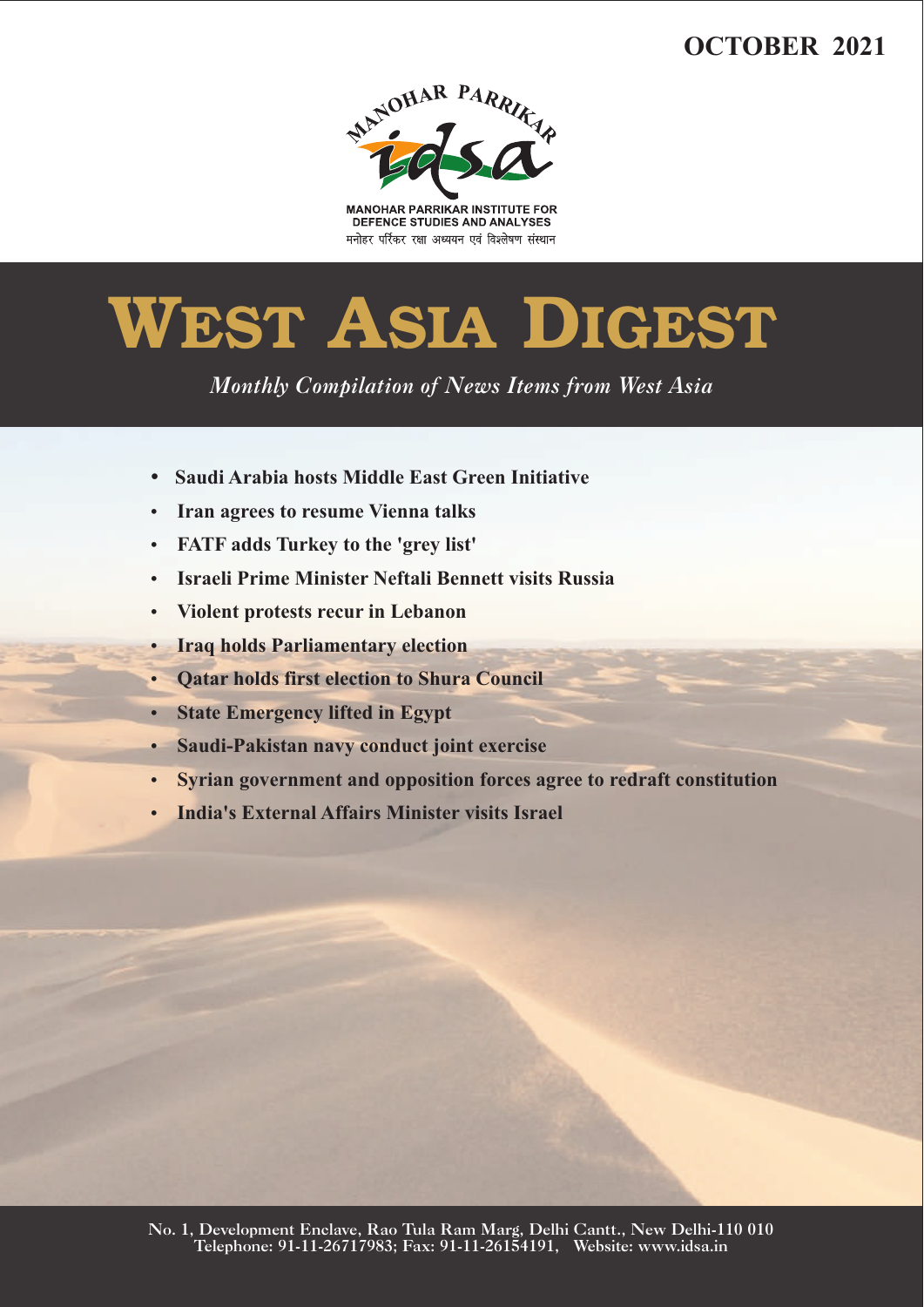# **Saudi Arabia hosts Middle East Green Initiative**

Saudi Arabia hosted the Middle East Green Initiative in Riyadh on October 25 as an extension of the Saudi Green Initiative Forum and the Youth Green Summit. These summits aim to address the climate pledges and initiatives taken by the Kingdom. Saudi Crown Prince Mohammed bin Salman stated that the Summit is the beginning of a green era and announced doubling of carbon emission reduction targets, planting of 50 billion trees and increasing the percentage of protected areas in the Kingdom to 30 per cent. Saudi Arabia also announced the establishment of an investment fund for the circular carbon economy and launched an international economic initiative to provide food for over 750 million people across the world while calling for regional programs to reduce carbon emissions. India has expressed its appreciation for the initiative taken by the Kingdom. Representing India, the Minister of Environment, Bhupender Yadav, emphasised historical responsibility, equity, national circumstances and priorities, common but differentiated responsibilities and respective capacities to address the challenges of climate change.

#### **Iran agrees to resume Vienna talks**

After holding talks with the EU mediators, Iran's Deputy Foreign Minister and chief nuclear negotiator, Ali Bagheri Kani, stated that Iran now agrees to resume negotiations on 29 November. Iran and P4+1 countries started dialogues to resume the 2015 Joint Comprehensive Plan of Action (JCPOA) in April 2021. Five rounds of meetings of the Iran and P4+1 countries held in Vienna have remained inconclusive. Iran's decision to resume the negotiations was put on hold by the new President Ebrahim Raisi. Although Iran has agreed to resume the Vienna talks, under the given situation, the future of the nuclear deal remains uncertain.

# **FATF adds Turkey to the 'grey list'**

The Financial Action Task Force (FATF), in its fifth Plenary held in Paris, has added Turkey (along with Jordan and Mali) to its list of 'jurisdictions under increased monitoring' also known as the 'grey list'. Countries in the 'grey list' of the FATF are subject to increased monitoring, and the FATF calls on these countries to complete their action plans expeditiously and within the agreed timeframes. The FATF has asked Turkey to implement an eight-point action plan which includes, among others, dedicating more resources, enhancing the use of financial intelligence, undertaking more complex money laundering investigations and prosecutions, and fully implementing a risk-based approach to supervision of non-profit organisations to prevent their abuse for terrorist financing. The Turkish Treasury called the designation "undeserved" but said it will work with the FATF to get Turkey removed from that list.

### **Israeli Prime Minister Neftali Bennett visits Russia**

The Prime Minister of Israel, Naftali Bennett, made an official visit to Russia on 22 October. Bennett met with the Russian President Vladimir Putin in Sochi and discussed various bilateral and regional issues, especially, the developments in Syria and Iranian nuclear issue. Putin stated that while both the countries have differences over Syria, there are certain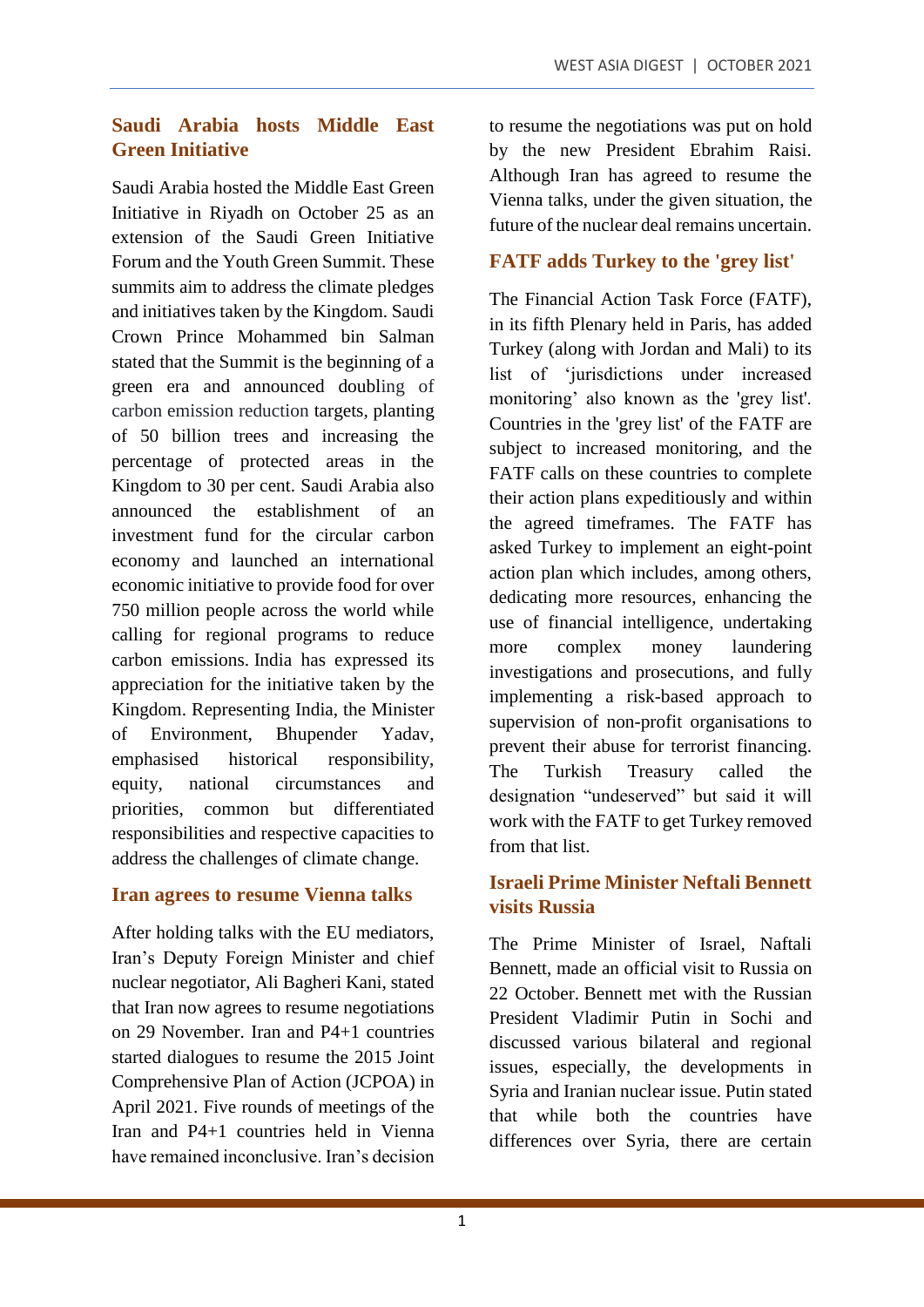common grounds for cooperation such as fighting against terrorism. Russia's increasing engagement in West Asia, especially its involvement in Syria and relations with Iran, makes it an important player in West Asia. Israel's ties with Russia are important due to the presence of a large number of Russian speaking Jews in Israel. Besides, Russia is involved in the negotiations for deciding the fate of the Iran nuclear deal. At a time when Iran has decided to resume talks with world powers over its nuclear programme, Bennett's visit to Russia acquires significance.

# **Violent protests recur in Lebanon**

Lebanon witnessed fierce sectarian clashes during the protest organised by Hezbollah and Amal on October 14 against Tarek Bitar, the judge who is leading the investigation into the Beirut Port blast. The protesters accused the judge of being politically biased and demanded his resignation. Hezbollah leader Hassan Nasrallah has accused Bitar of politicising the probe by charging Hezbollah supporters. Counter protests were organised by the Christian Lebanese Forces. This was the first time in decades when two groups opened fire on each other. The violent confrontation underlines the fragile sectarian situation in Lebanon which is already suffering due to the economic crisis and political uncertainty.

# **Iraq holds Parliamentary election**

In the backdrop of worsening economic situation and governance challenges, Iraq held elections for the 329-member Council of Representatives on 10 October. This is the fifth parliamentary elections in Iraq since the end of Saddam Hussein regime in 2003. With a 41 per cent voter turnout, the lowest since 2003, the elections underlined widespread dissatisfaction and distrust among Iraqis over the prevailing political and economic situation and crippling governance. The Sadrist bloc led by Muqtada Al Sadr secured highest number of seats (73), followed by the Taqaddum bloc led by Mohammed Al Halbousi (37). Former Prime Minister Nouri Al Maliki's State of Law bloc secured 35 seats, an improvement over its previous performance. Soon after the declaration of results, the streets of Baghdad saw a gathering of protesters who demanded recounting of the votes and accused the election commission of corruption. In addition, the Independent High Election Commission received more than 1,300 complaints of mismanagement which forced the recounting of votes.

# **Qatar holds first election to Shura Council**

Qatar held its first ever elections to the 45 member Shura Council on October 2, 2021 for electing two-thirds representatives to the House. The voter turnout in the polls was 63.05 per cent and none of the 26 female candidates secured a seat in the Council. The remaining one-third (15 members) members are appointed by the Emir. The Council is an advisory and legislative body that has the power to issue, approve and reject state policies. The Qatari Shura Council represents the country in numerous parliamentary associations such as the Inter-Parliamentary Union, the Arab Inter-Parliamentary Union, the Arab Parliament and the Asian Parliamentary Assembly, among others.